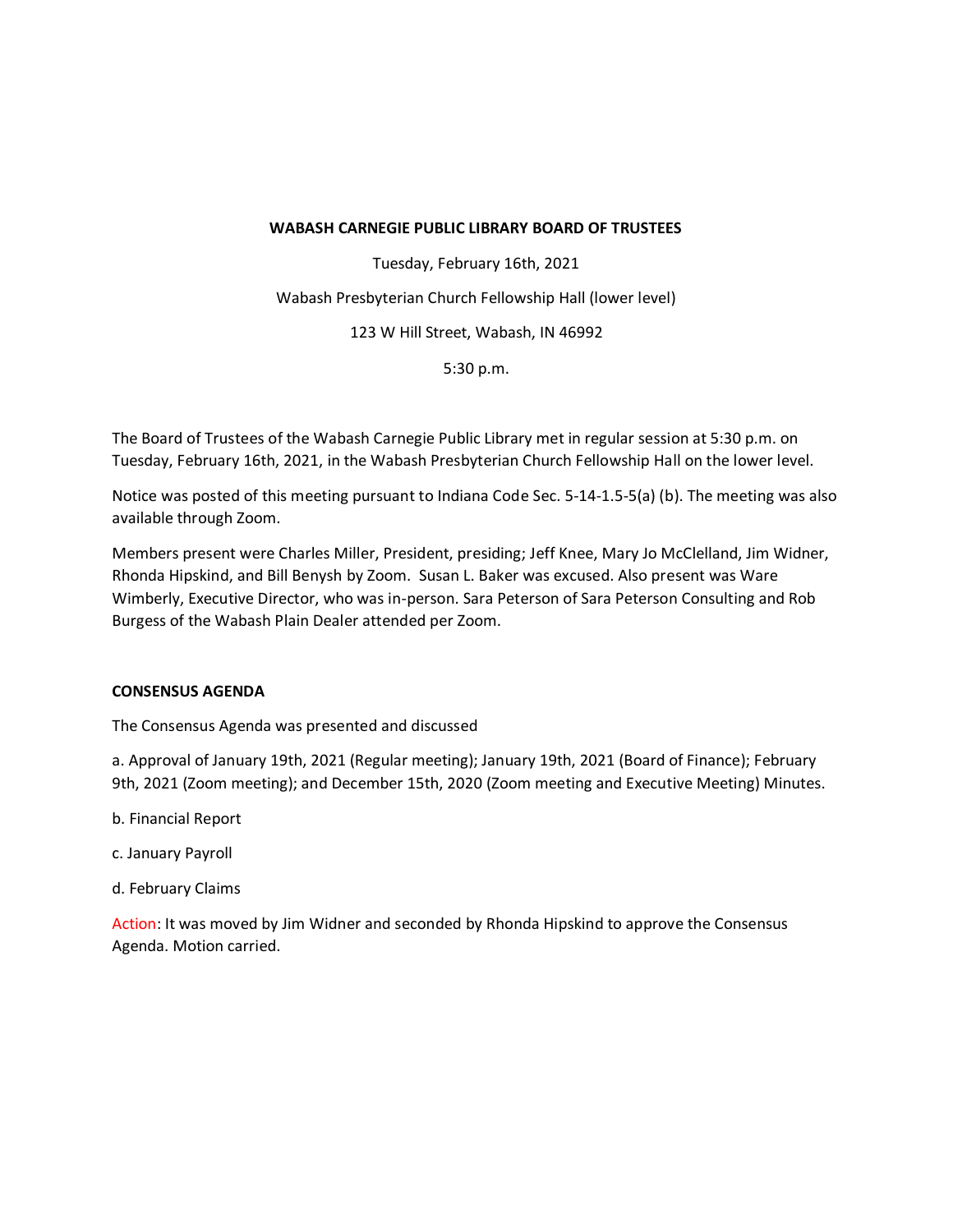*Board of Trustee Minutes – February 16th, 2021 – p.2*

#### **OLD BUSINESS**

#### Personnel Policy

Ware and the Board discussed some revisions to the Personnel Policy but that several parts still need further revision. Sara Peterson is assisting Ware on these revisions. It was agreed to table it but a final revision needs to be fully reviewed by the March Board meeting.

Action: It was moved by Bill Benysh and seconded by Rhonda Hipskind table the Personnel Policy revisions to the March regular Board meeting. Motion carried

#### **NEW BUSINESS**

#### New Laptops

The trustees and Ware discussed purchasing new laptops. The current ones are at least ten years **old**  and are **at** the point that new ones are needed. The board discussed quotes from BIT Computers and Intrasect Technologies for nine new laptops. BIT's quote was less than Intrasect's quote because it did not include set-up and installation costs. Intrasect generally has done this for the library and Ware had not requested it from BIT. Intrasect is more familiar with the library's network and it has an office in Wabash. It was pointed out that it might be good to use other vendors so as not to be reliant on just one vendor. The trustees asked how much BIT Computers would charge for set-up and installation and Ware didn't know but would find out. The trustees approved purchasing the laptops from BIT Computers on the condition that its set-up and installation were less than what Intrasect quoted.

Action: It was moved by Mary Jo McClelland and seconded by Bill Benysh to accept BIT Computer's quote on the condition that the set-up and installation charges were less than Intrasect Technologies' quote. Motion carried.

### **DIRECTOR'S REPORT/ADMINISTRATIVE UPDATE**

### Re-opening building and Taking money for Copies and Faxes

Ware reported that, so far, the re-opening of the building to the public and taking money of copies and faxes have gone well. Ware and the Board discussed how precautionary steps such as requiring facemasks should still be kept placed for the immediate future even though cases of COVID have dropped.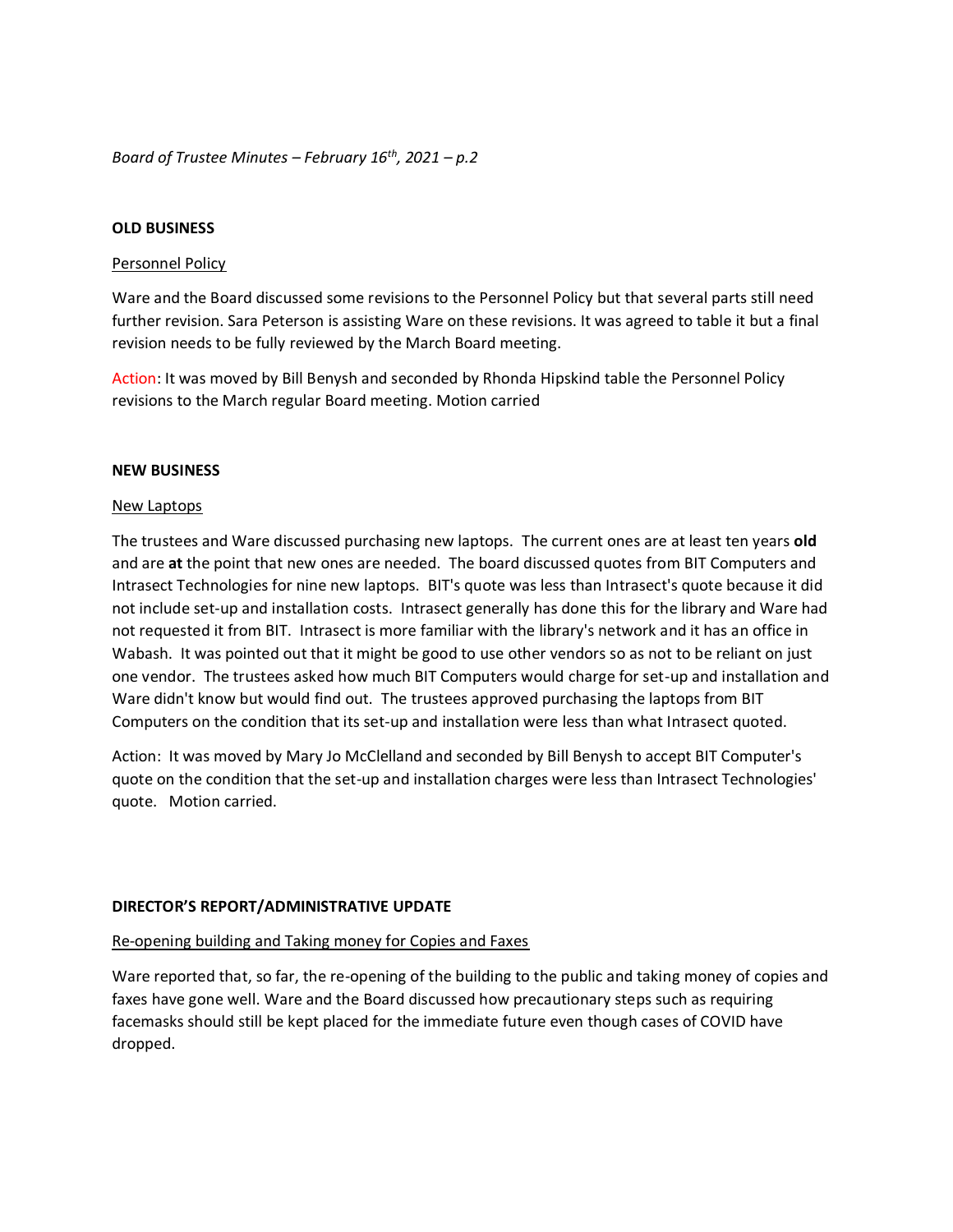# *Board of Trustee Minutes – February 16th, 2021 – p.3*

# Scheduling and Registration of COVID Vaccine Appointments

The Library has agreed to assist the Mayor's Office by helping people schedule their COVID-19 vaccinations. The staff already has assisted in scheduling some persons.

## Annual Report

Ware, Amy, and Cody have been working on the Annual Report and Ware will try to get copies to Trustees as soon as possible.

## MKM

Ware, Jim Widner, and Sara Peterson had a Zoom Meeting with Zach Benedict and Claire Purmont of MKM Architecture. The scope of the various aspects of the renovation were the focus of the discussion. MKM will send a team in the next week to collect data on the building and the Library's collection. MKM wants to present a renovation proposal at the March board meeting.

### Yearbooks – Digitized

Through a project called the OCI Yearbook Project by the Oklahoma Correctional Industries, the library is having high school yearbooks between 1950-1988 digitized. Ware and Trustees discussed this project and possible issues with it. Ware will keep the Board updated on its progress.

### **StoryWalk**

The trustees and Ware discussed the possibility of sharing with the Park Department the cost of paving the WCPL StoryWalk which is at the Riverwalk by the Huntington Street Bridge. The StoryWalk has been a good addition to the services the library and Park Department provide and paving it would make it more accessible to the public. The Park Department provided the Library with a paving quote of \$13,500.00 from Gaunt & Son. The trustees agreed to pay half, \$6,750.00, of the quote.

Action: It was moved by Bill Benysh and seconded by Jim Widner to pay the Wabash Park Department half of Gaunt & Son Asphalt's quote to pave the WCPL StoryWalk. Motion carried.